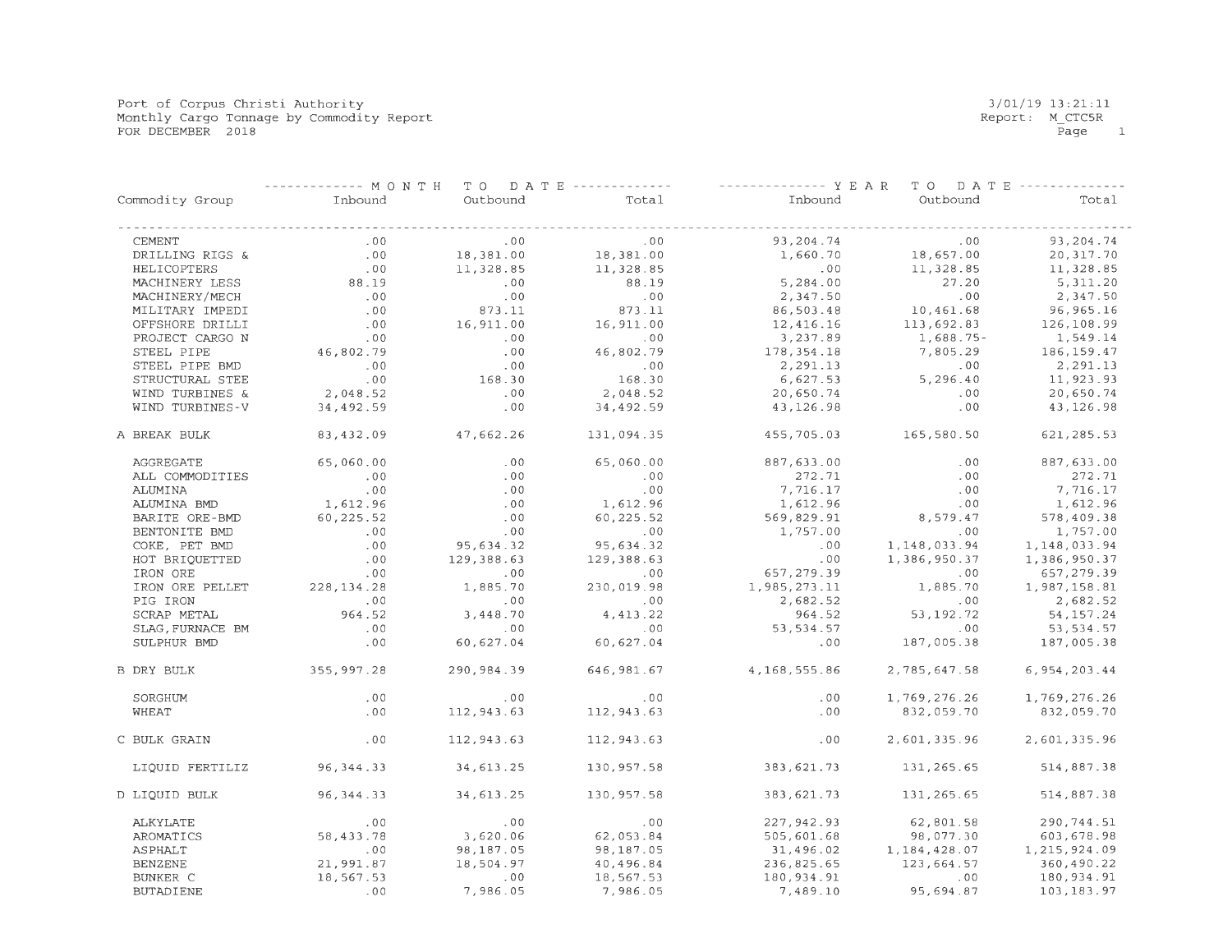Port of Corpus Christi Authority Monthly Cargo Tonnage by Commodity Report FOR DECEMBER 2018

|                 |              | --------- MONTH TO DATE ------------- |              | ------------- Y E A R<br>TO DATE |                  |                  |  |
|-----------------|--------------|---------------------------------------|--------------|----------------------------------|------------------|------------------|--|
| Commodity Group | Inbound      | Outbound                              | Total        | Inbound                          | Outbound         | Total            |  |
| <b>BUTANE</b>   | 27,784.47    | 8,574.05                              | 36, 358.52   | 255, 545.33                      | 175,274.00       | 430,819.33       |  |
| CONDENSATE      | .00          | 63, 157. 27                           | 63, 157. 27  | 3,203.20                         | 568, 462.25      | 571,665.45       |  |
| <b>CUMENE</b>   | .00          | 130,454.96                            | 130,454.96   | .00                              | 1,344,699.37     | 1,344,699.37     |  |
| CYCLOHEXANE     | .00          | 10,164.07                             | 10,164.07    | .00                              | 125,368.00       | 125,368.00       |  |
| <b>DIESEL</b>   | 38,844.26    | 502,110.03                            | 540, 954.29  | 876, 803.05                      | 4,919,606.44     | 5,796,409.49     |  |
| <b>ETHYLENE</b> | 1,420.00     | 1,450.50                              | 2,870.50     | 43,665.06                        | 1,450.50         | 45, 115.56       |  |
| FEED STOCK      | 216,682.76   | 216,682.76                            | 433, 365. 52 | 2,569,219.70                     | 2,546,003.69     | 5, 115, 223.39   |  |
| FUEL OIL        | 337,470.56   | 134, 116.48                           | 471,587.04   | 3,994,020.08                     | 2,582,910.93     | 6,576,931.01     |  |
| GAS OIL         | 300, 389. 38 | 225, 473.41                           | 525,862.79   | 3, 364, 566.11                   | 2,185,530.04     | 5,550,096.15     |  |
| GASOLINE        | 38,823.62    | 673,463.23                            | 712,286.85   | 456,079.07                       | 6,744,284.30     | 7,200,363.37     |  |
| <b>JET FUEL</b> | .00          | 168, 157.44                           | 168, 157.44  | 6,820.48                         | 1,825,042.35     | 1,831,862.83     |  |
| KEROSENE        | .00          | 94,491.82                             | 94,491.82    | .00                              | 871,336.92       | 871,336.92       |  |
| LNG (LIQUID NAT | .00          | 148,664.75                            | 148,664.75   | .00                              | 148,664.75       | 148,664.75       |  |
| METHANOL        | 27,190.56    | .00                                   | 27,190.56    | 315, 244.34                      | .00              | 315, 244.34      |  |
| NAPHTHA         | 61,046.18    | 237, 247.20                           | 298, 293.38  | 618,770.97                       | 3,309,408.70     | 3,928,179.67     |  |
| NATURAL GASOLIN | .00          | 37,611.78                             | 37,611.78    | 6,165.69                         | 393, 173.50      | 399, 339.19      |  |
| ORTHOXYLENE     | .00          | 15,202.34                             | 15,202.34    | 10,209.85                        | 157, 247.22      | 167,457.07       |  |
| PARAXYLENE      | .00          | 31,828.88                             | 31,828.88    | 844.59                           | 547,461.30       | 548,305.89       |  |
| PROPANE         | .00          | 54,602.36                             | 54,602.36    | .00                              | 579,104.97       | 579,104.97       |  |
| RAFFINATE       | 3,192.88     | 97,094.69                             | 100,287.57   | 13,873.69                        | 495, 132. 18     | 509,005.87       |  |
| REFORMATE       | 75,985.92    | 40,712.16                             | 116,698.08   | 843,708.24                       | 499,889.11       | 1, 343, 597.35   |  |
| SLOP AND SLURRY | .00          | 57,417.18                             | 57,417.18    | 16,244.16                        | 616,042.36       | 632,286.52       |  |
| SOLVENT         | .00          | .00                                   | .00          | .00                              | 17,425.96        | 17,425.96        |  |
| SULPHUR         | .00          | 5,159.03                              | 5,159.03     | 3,011.14                         | 206, 349.52      | 209,360.66       |  |
| <b>TOLUENE</b>  | 2,397.11     | 17,455.51                             | 19,852.62    | 120,471.57                       | 101,750.98       | 222, 222.55      |  |
| XYLENE          | 11,737.86    | 20,943.37                             | 32,681.23    | 39,001.35                        | 221, 220.21      | 260, 221.56      |  |
| E PETROLEUM     | 1,241,958.74 | 3,120,533.40                          | 4,362,492.14 | 14, 747, 757.96                  | 32,747,505.94    | 47, 495, 263.90  |  |
| CARBON TETRACHL | .00          | .00                                   | .00          | .00                              | 1,271.00         | 1,271.00         |  |
| CAUSTIC SODA    | 2,840.19     | 143,798.05                            | 146,638.24   | 33,078.76                        | 1,226,144.81     | 1,259,223.57     |  |
| CHEMICALS, NOS  | .00          | .00                                   | .00          | 12,081.49                        | .00              | 12,081.49        |  |
| <b>ETHANOL</b>  | 6,238.21     | .00                                   | 6, 238.21    | 76,137.30                        | .00              | 76,137.30        |  |
| VINYL CHLORIDE  | .00          | 96,228.87                             | 96,228.87    | .00                              | 1,036,708.07     | 1,036,708.07     |  |
| F CHEMICAL      | 9,078.40     | 240,026.92                            | 249,105.32   | 121,297.55                       | 2, 264, 123.88   | 2,385,421.43     |  |
| CRUDE OIL       | 903,260.61   | 3,092,002.85                          | 3,995,263.46 | 13,505,751.02                    | 32, 159, 259. 21 | 45,665,010.23    |  |
| H CRUDE OIL     | 903,260.61   | 3,092,002.85                          | 3,995,263.46 | 13,505,751.02                    | 32,159,259.21    | 45,665,010.23    |  |
|                 | 2,690,071.45 | 6,938,766.70                          | 9,628,838.15 | 33, 382, 689.15                  | 72,854,718.72    | 106, 237, 407.87 |  |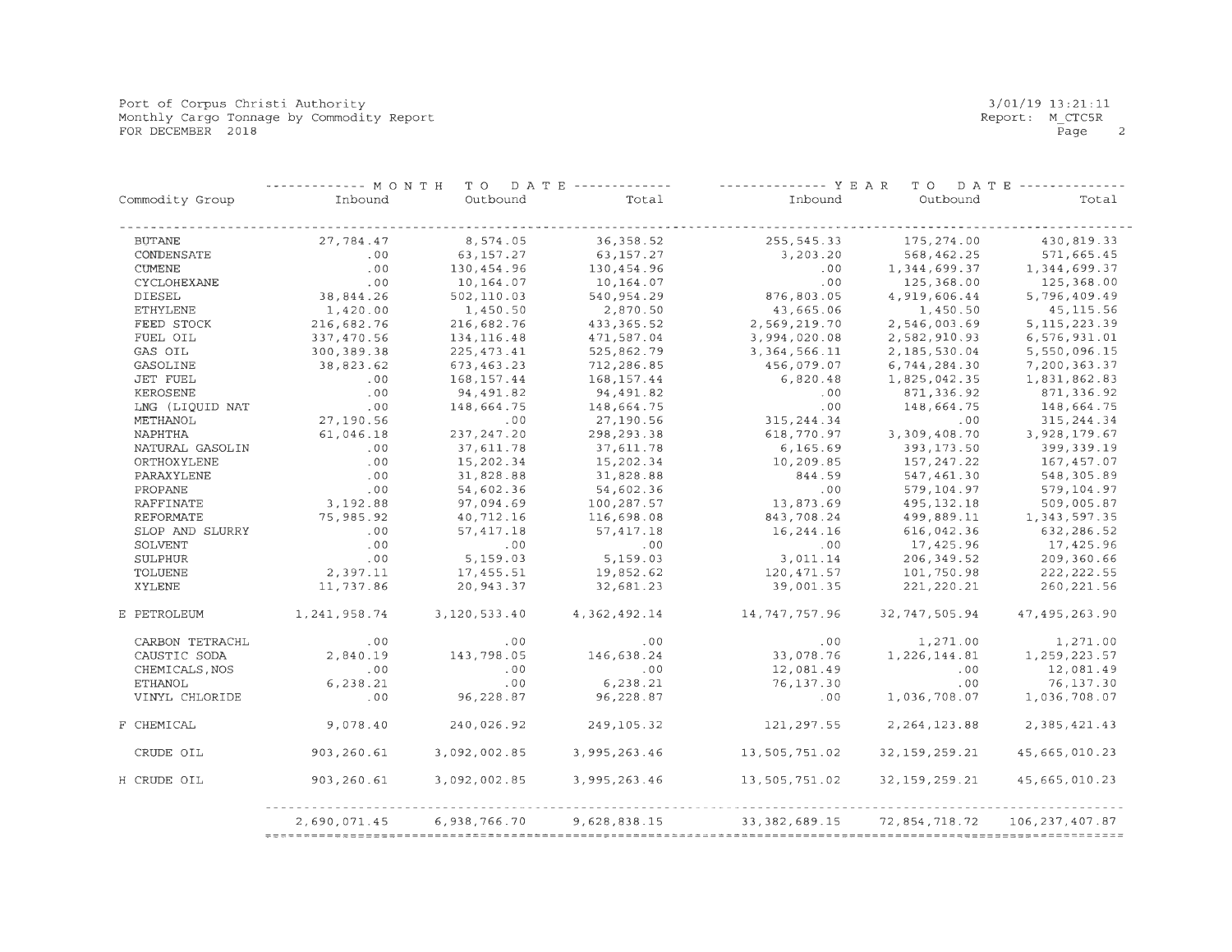Port of Corpus Christi Authority Monthly Cargo Tonnage by Commodity Report FOR DECEMBER 2017

|                   | ----- MONTH |              | TO DATE ------------- | ------------- Y E A R | TO DATE ------- |                 |
|-------------------|-------------|--------------|-----------------------|-----------------------|-----------------|-----------------|
| Commodity Group   | Inbound     | Outbound     | Total                 | Inbound               | Outbound        | Total           |
| ALL COMMODITIES   | .00         | .00          | .00                   | 2,078.15              | 1,805.22        | 3,883.37        |
| CERAMIC PROPPAN   | .00         | 22,051.00    | 22,051.00             | .00                   | 22,051.00       | 22,051.00       |
| DRILLING RIGS &   | .00         | .00          | .00                   | 44,605.64             | 34,023.31       | 78,628.95       |
| MILITARY IMPEDI   | 11,550.59   | 4,148.34     | 15,698.93             | 36,139.40             | 32,532.26       | 68,671.66       |
| OFFSHORE DRILLI   | 1,968.00    | .00          | 1,968.00              | 21,462.90             | 3,918.42        | 25, 381.32      |
| PROJECT CARGO N   | 5,493.97    | 316.57       | 5,810.54              | 32,682.15             | $1,390.87-$     | 31,291.28       |
| STEEL COILS       | 1,142.31    | .00          | 1,142.31              | 1,142.31              | .00             | 1,142.31        |
| STEEL PIPE        | .00         | .00          | .00                   | 170,720.47            | .00             | 170,720.47      |
| STEEL SLABS, NE   | .00         | .00          | .00                   | 627.01                | .00             | 627.01          |
| STRUCTURAL STEE   | 4,353.20    | 19,750.00    | 24,103.20             | 19,587.41             | 19,750.00       | 39, 337.41      |
| WIND TURBINE GE   | .00         | .00          | .00                   | .00                   | 621.70          | 621.70          |
| WIND TURBINES &   | 2,716.27    | .00          | 2,716.27              | 112,609.90            | 754.27          | 113, 364. 17    |
| A BREAK BULK      | 27, 224.34  | 46,265.91    | 73,490.25             | 441,655.34            | 114,065.31      | 555,720.65      |
| AGGREGATE         | 9,049.52    | .00          | 9,049.52              | 775, 204.04           | .00             | 775,204.04      |
| ALL COMMODITIES   | .00         | .00          | .00                   | 3.50                  | 4,386.74        | 4,390.24        |
| ALUMINA           | .00         | .00          | .00                   | 9,351.86              | 116, 138.86     | 125,490.72      |
| BARITE ORE        | .00         | .00          | .00                   | 2,228.67              | .00             | 2,228.67        |
| BARITE ORE-BMD    | 113, 477.50 | 1,648.81     | 115, 126.31           | 547, 520.95           | 6,846.45        | 554, 367.40     |
| COKE, PET BMD     | .00         | 123,572.65   | 123,572.65            | .00                   | 1,296,459.07    | 1,296,459.07    |
| HOT BRIQUETTED    | .00         | 143,619.74   | 143,619.74            | .00                   | 1,484,531.53    | 1,484,531.53    |
| IRON ORE          | 32,057.41   | .00          | 32,057.41             | 32,057.41             | .00             | 32,057.41       |
| IRON ORE PELLET   | 116,474.59  | .00          | 116,474.59            | 2,498,455.11          | 163, 125.03     | 2,661,580.14    |
| SCRAP METAL       | .00         | 6,860.86     | 6,860.86              | .00                   | 6,860.86        | 6,860.86        |
| SULPHUR BMD       | .00         | 19,842.43    | 19,842.43             | .00                   | 171,386.17      | 171,386.17      |
| <b>B DRY BULK</b> | 271,059.02  | 295,544.49   | 566,603.51            | 3,864,821.54          | 3, 249, 734. 71 | 7, 114, 556.25  |
| SORGHUM           | .00         | 420,497.51   | 420,497.51            | .00                   | 3, 382, 150.35  | 3, 382, 150. 35 |
| SOYBEANS, BULK    | .00         | .00          | .00                   | .00                   | 152,479.92      | 152,479.92      |
| WHEAT             | .00         | 133, 437. 15 | 133, 437. 15          | .00                   | 1,628,080.73    | 1,628,080.73    |
| C BULK GRAIN      | .00         | 553, 934.66  | 553, 934.66           | .00                   | 5, 162, 711.00  | 5,162,711.00    |
| LIQUID FERTILIZ   | 53, 351.69  | 11,361.90    | 64,713.59             | 385,055.87            | 143,844.87      | 528,900.74      |
| D LIQUID BULK     | 53, 351.69  | 11,361.90    | 64,713.59             | 385,055.87            | 143,844.87      | 528,900.74      |
| ALKYLATE          | 20,146.92   | 20,369.42    | 40,516.34             | 174,637.91            | 267,502.80      | 442,140.71      |
| AROMATICS         | 41,431.97   | 3,753.40     | 45, 185. 37           | 358,503.28            | 136,945.30      | 495,448.58      |
| <b>ASPHALT</b>    | 6,942.98    | 92,566.35    | 99,509.33             | 49, 117. 11           | 965,655.38      | 1,014,772.49    |
| <b>BENZENE</b>    | 22,165.59   | 6,300.95     | 28,466.54             | 309,823.33            | 102,652.11      | 412, 475.44     |
| BUNKER C          | 23,003.20   | .00          | 23,003.20             | 190,404.95            | 3,820.00        | 194,224.95      |
| BUTADIENE         | .00         | 8,552.54     | 8,552.54              | 1,510.59              | 89,778.70       | 91,289.29       |
| <b>BUTANE</b>     | 24,074.82   | 13,739.81    | 37,814.63             | 257, 243.49           | 202,094.78      | 459,338.27      |
| CONDENSATE        | .00         | 102,804.25   | 102,804.25            | 146,745.46            | 586,092.51      | 732,837.97      |
| <b>CUMENE</b>     | .00         | 123,589.31   | 123,589.31            | 5,437.70              | 1, 343, 521.85  | 1,348,959.55    |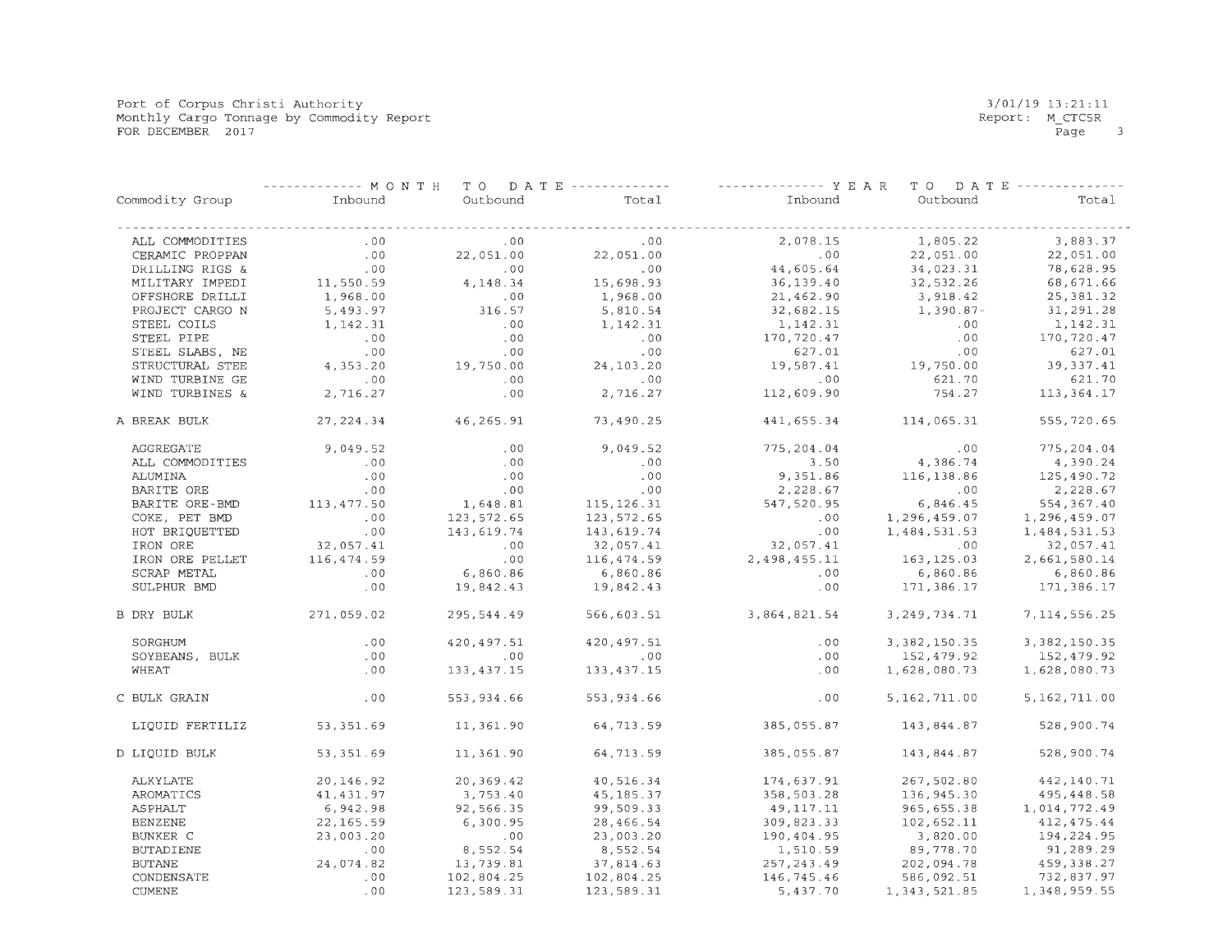Port of Corpus Christi Authority Monthly Cargo Tonnage by Commodity Report FOR DECEMBER 2017

|                  | ----- MONTH  | T O<br>DATE     | <b><i><u>Little de de de de</u></i></b> | -------------- Y E A R | T O<br>DATE     |                  |
|------------------|--------------|-----------------|-----------------------------------------|------------------------|-----------------|------------------|
| Commodity Group  | Inbound      | Outbound        | Total                                   | Inbound                | Outbound        | Total            |
| CYCLOHEXANE      | .00          | 17,028.70       | 17,028.70                               | .00                    | 162,502.22      | 162,502.22       |
| <b>DIESEL</b>    | 68, 161.56   | 524,086.35      | 592,247.91                              | 650, 331.39            | 5, 435, 047.07  | 6,085,378.46     |
| <b>ETHYLENE</b>  | .00          | .00             | .00                                     | 3,447.46               | .00             | 3,447.46         |
| FEED STOCK       | 255, 376.11  | 247.637.44      | 503,013.55                              | 2,829,761.17           | 2.829.761.17    | 5,659,522.34     |
| FUEL OIL         | 180,358.05   | 218,603.10      | 398,961.15                              | 3,405,035.93           | 1,570,722.65    | 4,975,758.58     |
| GAS OIL          | 302,787.24   | 183,268.05      | 486,055.29                              | 3, 961, 714.45         | 1,741,208.39    | 5,702,922.84     |
| GASOLINE         | .00          | 618, 175.41     | 618, 175. 41                            | 161,639.02             | 6, 131, 071.34  | 6,292,710.36     |
| <b>JET FUEL</b>  | 14,016.11    | 93,963.49       | 107,979.60                              | 119,991.73             | 1,370,954.26    | 1,490,945.99     |
| KEROSENE         | .00          | 51, 128.21      | 51,128.21                               | 10,427.69              | 613, 978.71     | 624,406.40       |
| METHANOL         | 22,936.79    | .00             | 22,936.79                               | 306,997.65             | .00             | 306,997.65       |
| <b>NAPHTHA</b>   | 32,421.64    | 318,531.72      | 350,953.36                              | 971,161.09             | 3,093,822.44    | 4,064,983.53     |
| NATURAL GASOLIN  | .00          | 31,486.72       | 31,486.72                               | 3,063.99               | 325, 269.37     | 328, 333.36      |
| ORTHOXYLENE      | 2,196.29     | 10,665.64       | 12,861.93                               | 8,561.84               | 115, 563.55     | 124, 125.39      |
| PARAXYLENE       | .00          | 45,098.84       | 45,098.84                               | 8,058.42               | 459,465.09      | 467,523.51       |
| PROPANE          | 720.07       | 50,409.87       | 51, 129.94                              | 720.07                 | 367, 759.58     | 368,479.65       |
| <b>RAFFINATE</b> | .00          | 101,604.86      | 101,604.86                              | 13,275.76              | 512,236.65      | 525, 512.41      |
| <b>REFORMATE</b> | 52,444.95    | 38,680.10       | 91,125.05                               | 578,636.69             | 585,045.48      | 1, 163, 682. 17  |
| SLOP AND SLURRY  | 7,559.90     | 73, 363. 11     | 80,923.01                               | 24, 573.29             | 823,107.50      | 847,680.79       |
| SOLVENT          | .00          | .00             | .00                                     | .00                    | 17,594.50       | 17,594.50        |
| <b>SULPHUR</b>   | .00          | .00             | .00                                     | .00                    | 124,539.22      | 124,539.22       |
| TOLUENE          | 13,318.65    | 14,340.72       | 27,659.37                               | 112,902.12             | 113, 392.19     | 226, 294.31      |
| XYLENE           | .00          | 27,106.82       | 27,106.82                               | 44,237.80              | 228,799.65      | 273,037.45       |
| E PETROLEUM      | 1,090,062.84 | 3,036,855.18    | 4, 126, 918.02                          | 14,707,961.38          | 30, 319, 904.46 | 45,027,865.84    |
| CAUSTIC SODA     | 1,354.37     | 75,442.71       | 76,797.08                               | 25,545.40              | 1,193,060.30    | 1,218,605.70     |
| CHEMICALS, NOS   | 4,780.50     | .00             | 4,780.50                                | 56,149.80              | .00             | 56,149.80        |
| <b>ETHANOL</b>   | 6,022.95     | .00             | 6,022.95                                | 74,160.90              | .00             | 74,160.90        |
| VINYL CHLORIDE   | .00          | 86,753.38       | 86,753.38                               | .00                    | 1,009,748.97    | 1,009,748.97     |
| F CHEMICAL       | 12,157.82    | 162,196.09      | 174,353.91                              | 155,856.10             | 2,202,809.27    | 2,358,665.37     |
| CRUDE OIL        | 1,250,805.59 | 2,236,120.99    | 3,486,926.58                            | 15,048,778.24          | 26,594,649.60   | 41,643,427.84    |
| H CRUDE OIL      | 1,250,805.59 | 2, 236, 120.99  | 3,486,926.58                            | 15,048,778.24          | 26,594,649.60   | 41, 643, 427.84  |
|                  | 2,704,661.30 | 6, 342, 279. 22 | 9,046,940.52                            | 34,604,128.47          | 67, 787, 719.22 | 102, 391, 847.69 |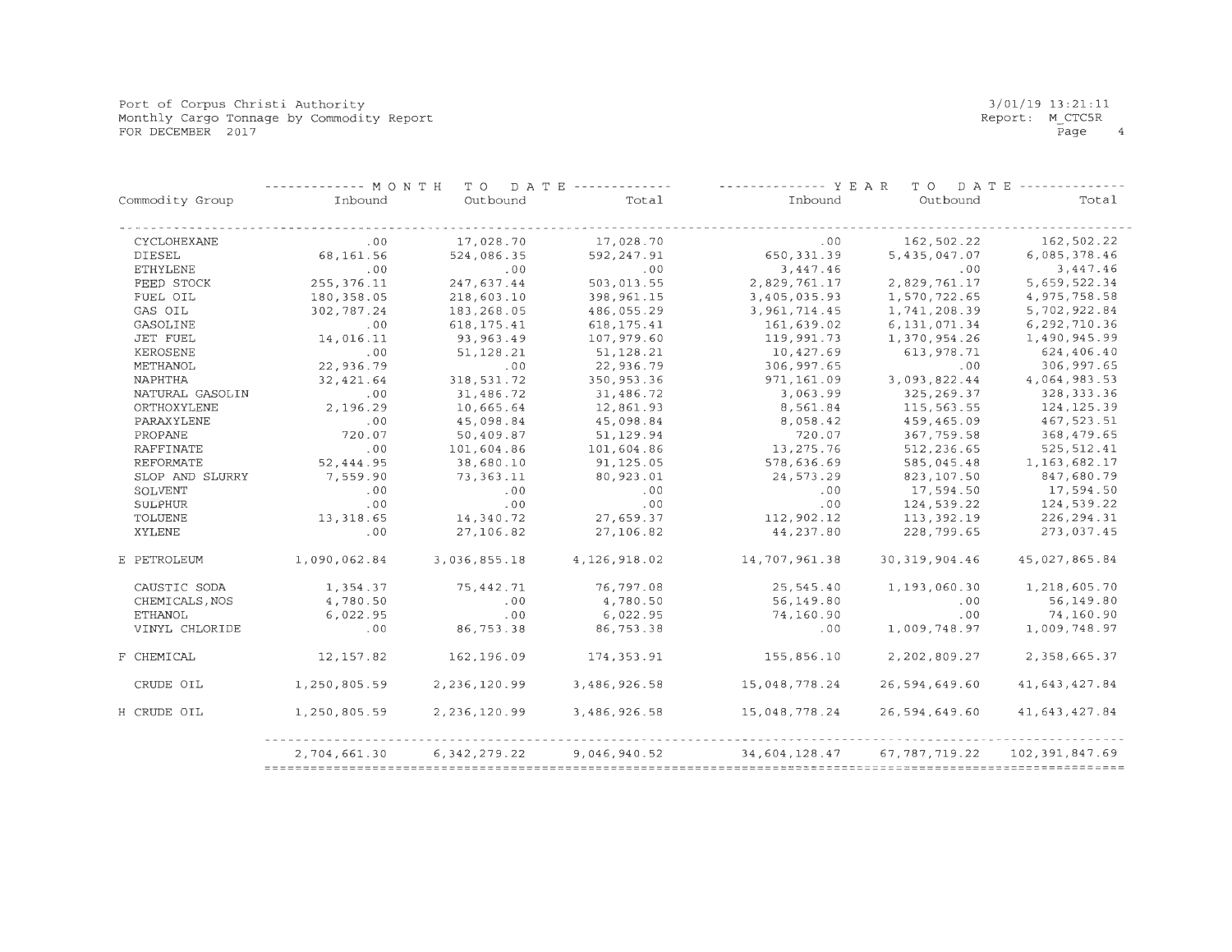Port of Corpus Christi Authority Monthly Cargo Tonnage by Commodity Summary Report FOR DECEMBER 2018

| Commodity Group   | -------- M O N T H<br>Inbound | DATE<br>T O<br>Outbound | Total        | ------ Y E A R<br>Inbound | T O<br>DATE<br>Outbound | Total          |
|-------------------|-------------------------------|-------------------------|--------------|---------------------------|-------------------------|----------------|
| A BREAK BULK      | 83,432.09                     | 47,662.26               | 131,094.35   | 455,705.03                | 165,580.50              | 621, 285.53    |
| <b>B DRY BULK</b> | 355,997.28                    | 290,984.39              | 646, 981.67  | 4,168,555.86              | 2,785,647.58            | 6, 954, 203.44 |
| C BULK GRAIN      | .00                           | 112,943.63              | 112,943.63   | .00                       | 2,601,335.96            | 2,601,335.96   |
| D LIQUID BULK     | 96, 344. 33                   | 34,613.25               | 130,957.58   | 383,621.73                | 131,265.65              | 514,887.38     |
| E PETROLEUM       | 1,241,958.74                  | 3,120,533.40            | 4.362.492.14 | 14,747,757.96             | 32,747,505.94           | 47,495,263.90  |
| F CHEMICAL        | 9,078.40                      | 240,026.92              | 249, 105. 32 | 121,297.55                | 2, 264, 123.88          | 2, 385, 421.43 |
| H CRUDE OIL       | 903,260.61                    | 3,092,002.85            | 3,995,263.46 | 13,505,751.02             | 32, 159, 259. 21        | 45,665,010.23  |
|                   |                               |                         |              |                           |                         |                |
|                   | 2,690,071.45                  | 6,938,766.70            | 9,628,838.15 | 33, 382, 689. 15          | 72,854,718.72           | 106,237,407.87 |
|                   |                               |                         |              |                           |                         |                |

Port of Corpus Christi Authority Monthly Cargo Tonnage by Commodity Summary Report FOR DECEMBER 2017

| Commodity Group   | ------------ MONTH<br>Inbound | T O<br>Outbound | D A T E -------------<br>Total | $--------Y E A R$<br>Inbound | DATE<br>T O<br>Outbound | Total           |
|-------------------|-------------------------------|-----------------|--------------------------------|------------------------------|-------------------------|-----------------|
| A BREAK BULK      | 27, 224.34                    | 46,265.91       | 73,490.25                      | 441,655.34                   | 114,065.31              | 555,720.65      |
| <b>B DRY BULK</b> | 271,059.02                    | 295,544.49      | 566,603.51                     | 3,864,821.54                 | 3, 249, 734. 71         | 7, 114, 556. 25 |
| C BULK GRAIN      | .00                           | 553,934.66      | 553,934.66                     | .00                          | 5,162,711.00            | 5,162,711.00    |
| D LIQUID BULK     | 53, 351.69                    | 11,361.90       | 64,713.59                      | 385,055.87                   | 143,844.87              | 528,900.74      |
| E PETROLEUM       | 1,090,062.84                  | 3,036,855.18    | 4, 126, 918.02                 | 14,707,961.38                | 30, 319, 904.46         | 45,027,865.84   |
| F CHEMICAL        | 12,157.82                     | 162,196.09      | 174, 353.91                    | 155,856.10                   | 2,202,809.27            | 2,358,665.37    |
| H CRUDE OIL       | 1,250,805.59                  | 2,236,120.99    | 3,486,926.58                   | 15,048,778.24                | 26,594,649.60           | 41,643,427.84   |